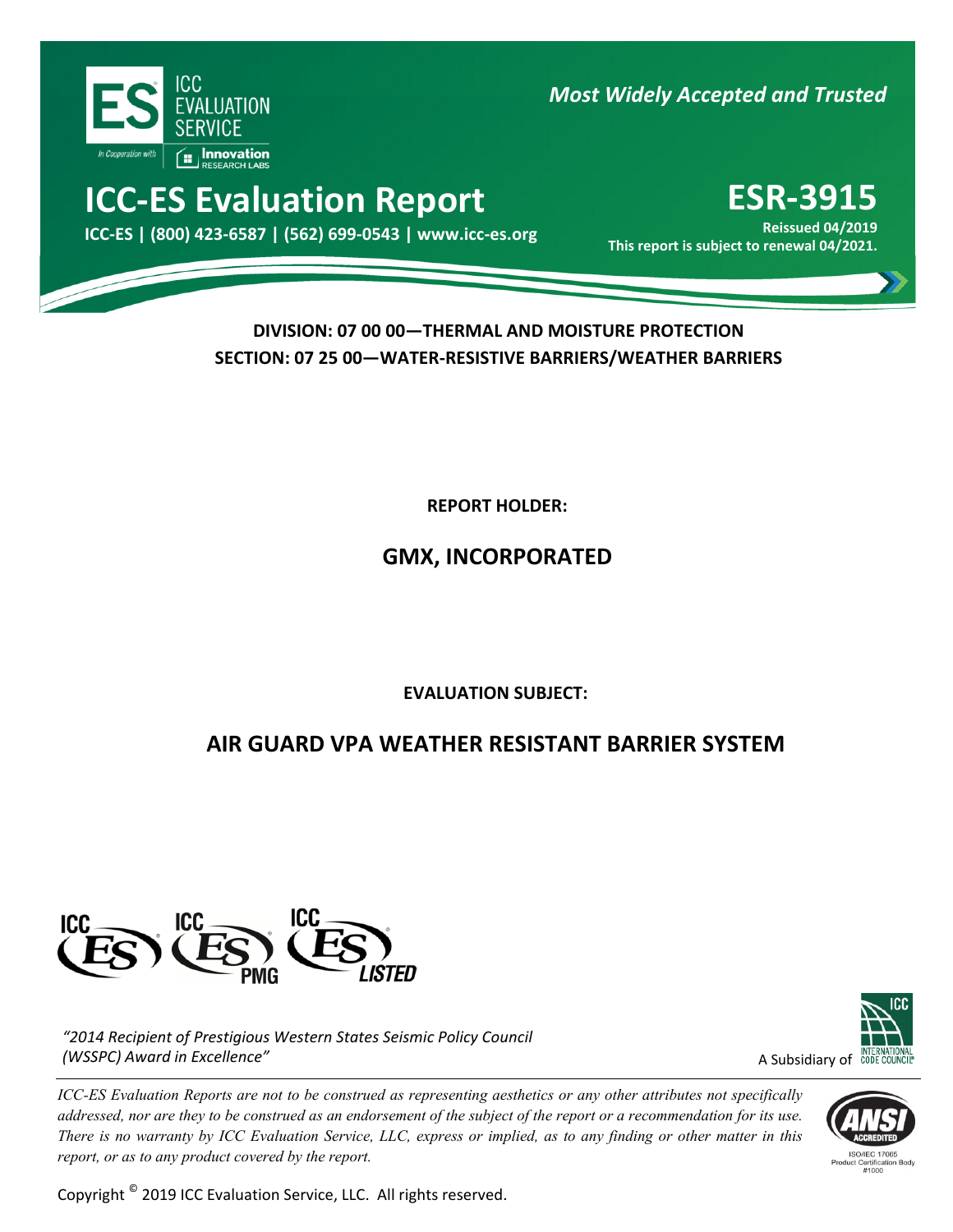

### **ICC-ES Evaluation Report ESR-3915**

*Reissued April 2019* 

 *This report is subject to renewal April 2021.* 

**[www.icc-es.org](http://www.icc-es.org/) | (800) 423-6587 | (562) 699-0543** *A Subsidiary of the International Code Council* ®

**DIVISION: 07 00 00—THERMAL AND MOISTURE PROTECTION Section: 07 25 00—Water-resistive Barriers/Weather Barriers** 

**REPORT HOLDER:** 

**GMX, INC.** 

#### **EVALUATION SUBJECT:**

**[AIR GUARD VPA WEATH](http://www.gmxwaterproofing.com/)ER RESISTANT BARRIER [SYSTEM](mailto:Info@gmxwaterproofing.com)** 

#### **1.0 EVALUATION SCOPE**

#### **1.1 Compliance with the following codes:**

- 2015, 2012, 2009, and 2006 *International Building Code*® (IBC)
- 2015, 2012, 2009, and 2006 *International Residential Code*® (IRC)

#### **Property evaluated:**

■ Water-resistive barrier

#### **1.2 Evaluation to the following green code(s) and/or standards:**

- 2016 California Green Building Standards Code (CALGreen), Title 24, Part 11
- 2015, 2012 and 2008 ICC 700 *National Green Building Standard*™ (ICC 700-2015, ICC 700-2012 and ICC 700- 2008)

#### **Attibutes verified:**

See Section 2.0

### **2.0 USES**

Air Guard VPA weather resistant barrier system is used as an alternative to the water-resistive barrier on the exterior side of exterior walls of buildings of Type V-B construction and non-fire-resistance-rated construction permitted under the IRC. Air Guard VPA is an alternative to the waterresistive barrier specified in Section 1404.2 of the IBC and IRC Section R703.2 when installed over wood-based sheathing.

The attributes of the water-resistive barrier system have been verified as conforming to the provisions of (i) CALGreen Section 5.407.1 and (ii) ICC 700-2015 Section 602.1.8, 11.602.1.8 and 12.6.602.1.8; (iii) ICC 700-2012 Section 602.1.8, 11.602.1.8 and 12.5.602.1.8;and (iv) ICC 700-2008 Section 602.9 for water-resistive barriers. Note that decisions on compliance for those areas rest with the

user of this report. The user is advised of the projectspecific provisions that may be contingent upon meeting specific conditions, and the verification of those conditions is outside the scope of this report. These codes or standards often provide supplemental information as guidance.

#### **3.0 DESCRIPTION**

#### **3.1 General:**

The Air Guard VPA weather resistant barrier system consists of a water-resistive coating, Air Guard VPA, and a joint fabric to treat the sheathing joints, Air Guard Joint Fabric.

**3.1.1 Air Guard Joint Fabric:** The fabric is polyester nonwoven fabric, with a minimum weight of 2.5 ounce per square yard (84.8 grams/m<sup>2</sup>), packaged in 6-inch-wide (152 mm), 15-mils-thick [0.015 inch (0.381 mm)] rolls.

**3.1.2 Air Guard VPA:** Air Guard VPA is a ready-mixed water based liquid coating packaged in 5-gallon (18.9 L) pails, 55-gallon (208 L) drums, and 275-gallon (1041 L) totes, having a one-year shelf life when stored off of the floor at temperatures between 50°F and 100°F (10°C and 37.7°C) and not in direct sunlight.

### **3.2 Substrates:**

The use of Air Guard VPA is limited to applications over:

- Plywood, Exposure 1 exterior grade, complying with U.S. DOC PS-1
- Oriented Strand Board (OSB), Exposure 1, complying with U.S. DOC PS-2

### **3.3 Water Vapor Transmission:**

The water vaper transmission value of Air Guard VPA, tested at an average wet-film thickness, including the joint fabric, of 0.040 inch (40 mils) in accordance with ASTM E96 (Water Method), is less than 126 g/m<sup>2</sup> per 24 hours but greater than 110  $g/m^2$  per 24 hours.

### **4.0 INSTALLATION**

#### **4.1 General:**

When installed as a water-resistive barrier the manufacturer's published installation instructions and this report must be strictly adhered to. If requested by the code official, a copy of this report must be available at the jobsite during installation. In the event of a conflict between this report and the manufacturer's published installation instructions, this report governs.

*ICC-ES Evaluation Reports are not to be construed as representing aesthetics or any other attributes not specifically addressed, nor are they to be construed as an endorsement of the subject of the report or a recommendation for its use. There is no warranty by ICC Evaluation Service, LLC, express or implied, as to any finding or other matter in this report, or as to any product covered by the report.*